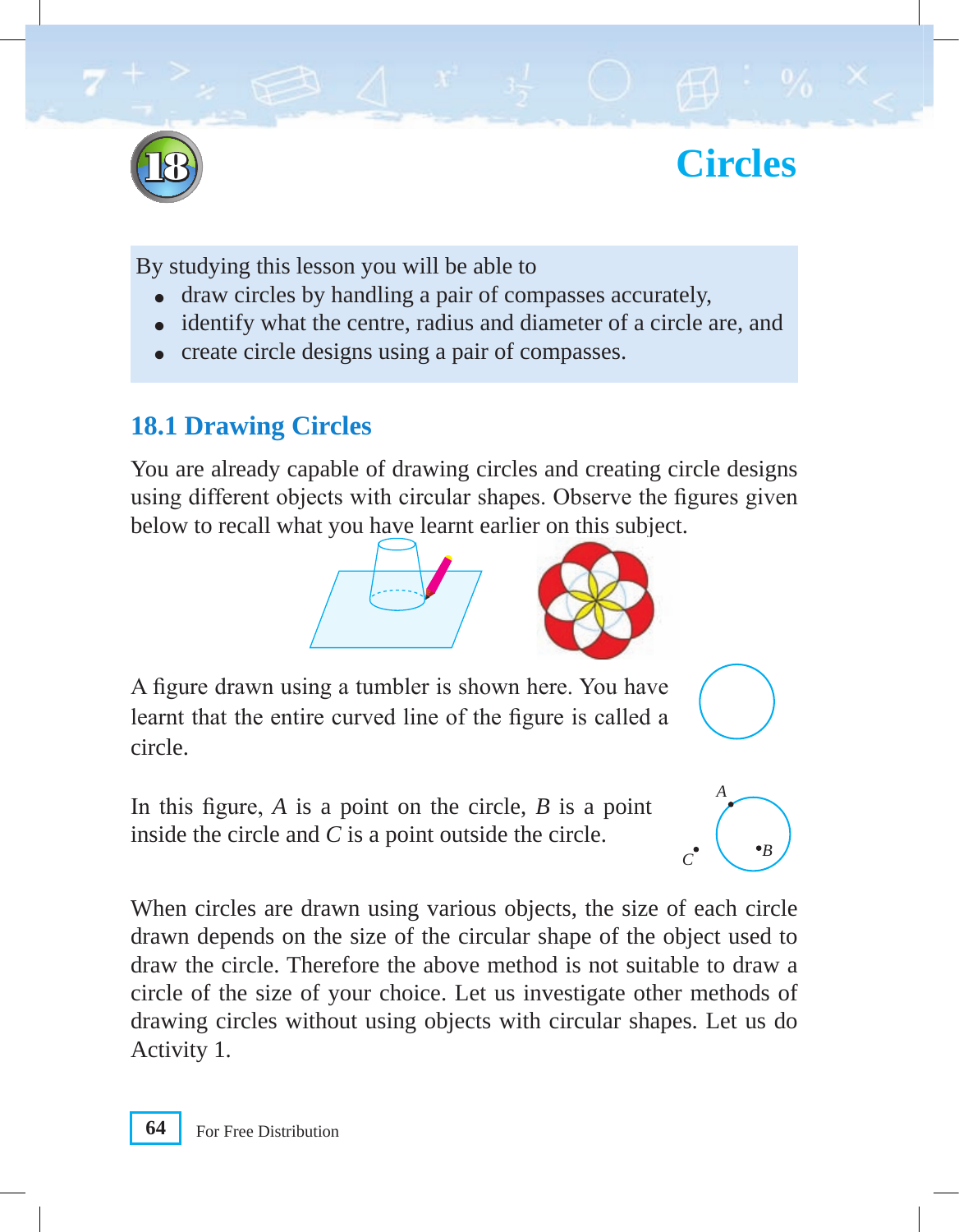

Get two sticks and a thread.

- **Step 1 -** Fix one stick in the middle of a flat sandy land and tie a thread of a particular length to the stick as shown in the figure.
- **Step 2** Tie the other end of the thread to another stick.
- **Step 3** Mark a curved line on the sand by keeping one end of the second stick in contact with the sandy land while moving right around the stick fixed in the middle of the flat land, ensuring that the thread is tightly stretched at all times.
- **Step 4** Repeat the above activity several times using threads of different lengths.



You will realize that the size of the circle depends on the length of the thread that is used.

There is a tool called "**a pair of compasses**" in the mathematical instruments box which can be used instead of the two sticks and the piece of thread, to do the above activity. Different lengths can be obtained using a pair of compasses, as was achieved above by using pieces of thread of different lengths.

Now let us do the above activity using the pair of compasses. When you are preparing the pair of compasses, it is convenient to use a short pencil. The pencil should be fixed such that the point of the pencil and the point of the pair of compasses are at the same level when the pair of compasses is fully compressed.

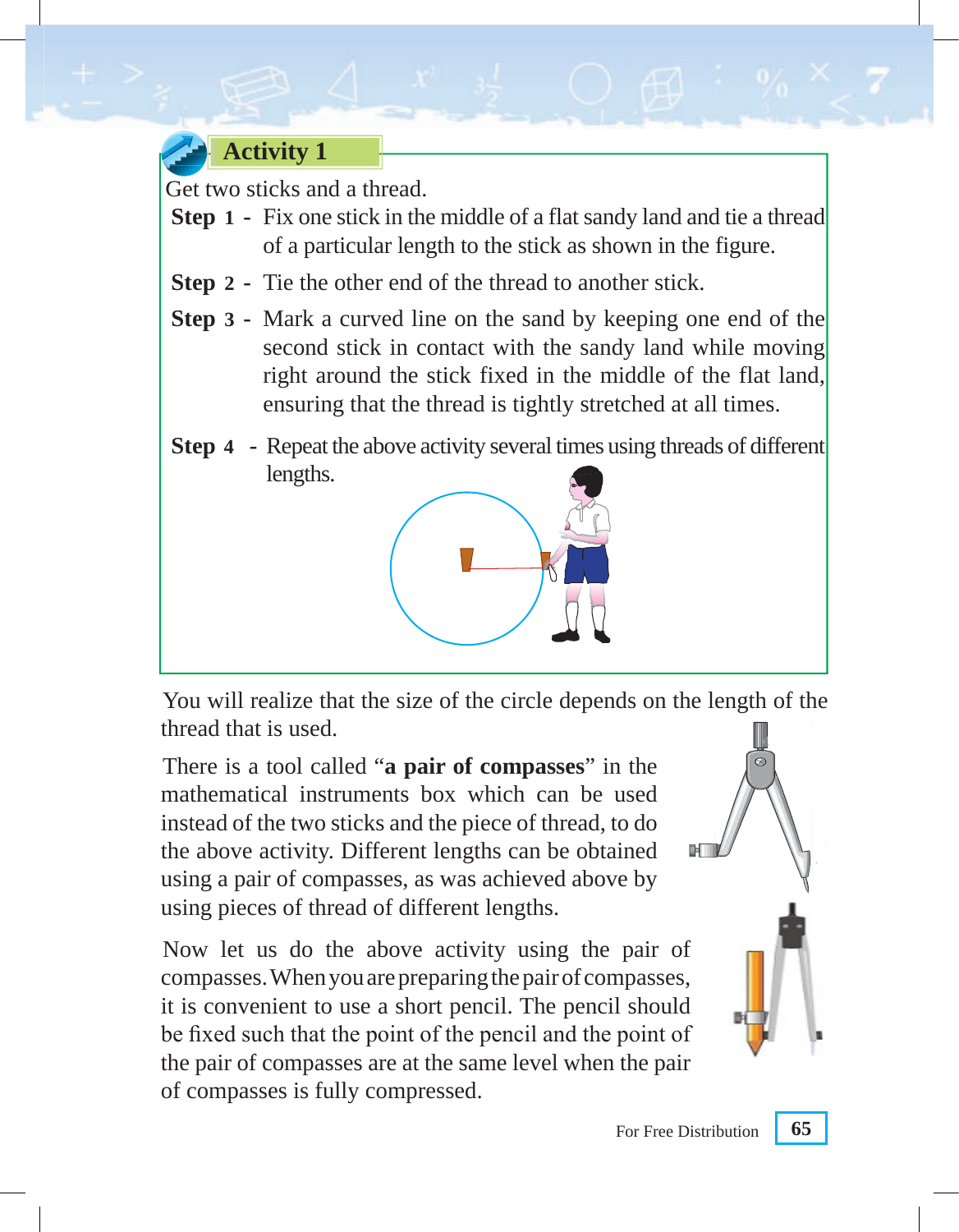# **Activity 2**

Get a pair of compasses with a correctly fixed pencil, a ruler and a white paper.

- **Step 1** Mark a point called *O* towards the centre of the white paper.
- **Step 2** Adjust the pair of compasses such that the distance between the pencil point and the point of the pair of compasses is 2 cm.



**Step 3 -** Keep the point of the pair of compasses fixed at *O* and draw a curved line on the piece of paper by moving the pencil point one whole round about the point *O*, while ensuring that the distance between the pencil point and the point of the pair of compasses remains unchanged. You will see that a circle is drawn around point *O*.



**Step 4 -** Construct several other circles by changing the distance between the point of the pair of compasses and the pencil point.

## **Exercise 18.1**

- (1) Draw a circle by keeping a distance of 4 cm between the point of the pair of compasses and the pencil point.
- (2) Mark a point *O* on a clean sheet of paper. Keep the point of the pair of compasses on point *O* and draw 3 circles by changing the distance between the point of the pair of compasses and the pencil point.
- (3) (i) Draw a straight line segment *AB* of length 3 cm.
	- (ii) Keep the point of the pair of compasses at point *A* and extend it until the pencil point reaches point *B*. Now draw the circle which goes around point *A*.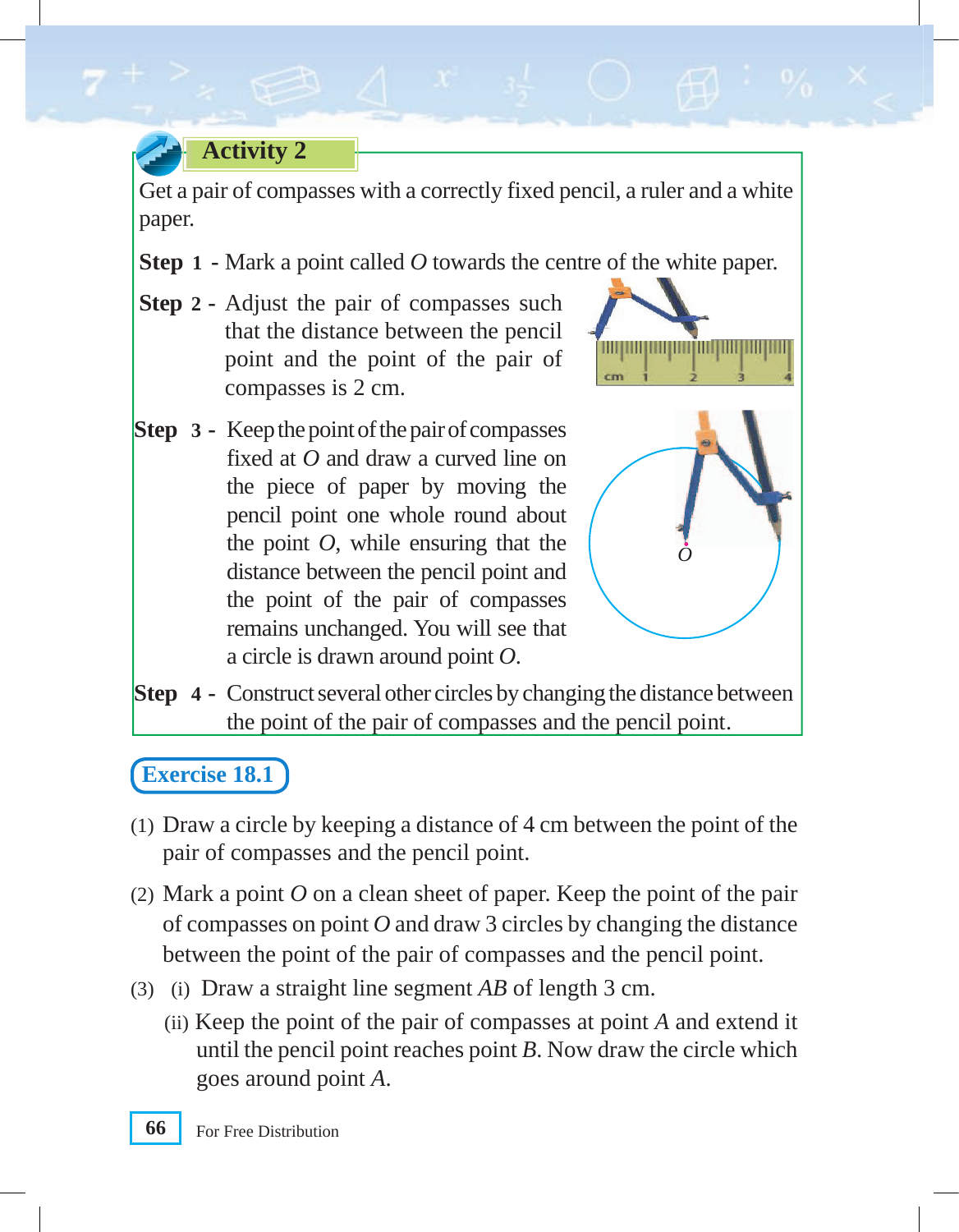- (iii) Keep the point of the pair of compasses on point *B* and extend it until the pencil point reaches point *A*. Now draw the circle which goes around point *B*.
- (4) (i) Draw a square *ABCD* in your square  $\Box$ ruled exercise book by taking the length of 4 squares of your exercise book as the length of a side of the square.
	- (ii) Take the distance between the point of the pair of compasses and the pencil point to be the length of 2 squares of



your exercise book and draw 4 circles around the points *A*, *B*, *C* and *D*.

(5) Several circle designs created by using a pair of compasses and a pencil are shown below. Create these designs or some other circle designs using a pair of compasses and a pencil.



 (6) Create a design suitable for a wall hanging by drawing circles using a pair of compasses and a pencil.

# **18.2 Centre, radius and diameter of a circle**

## • **The centre of a circle**

#### **Activity 3**

- **Step 1** Draw a circle on a piece of paper using a pair of **Step**compasses and a pencil.
- **Step 2 -** Cut along the circle and separate out the circular lamina.
- **Step 3** Fold the circular lamina into two equal parts.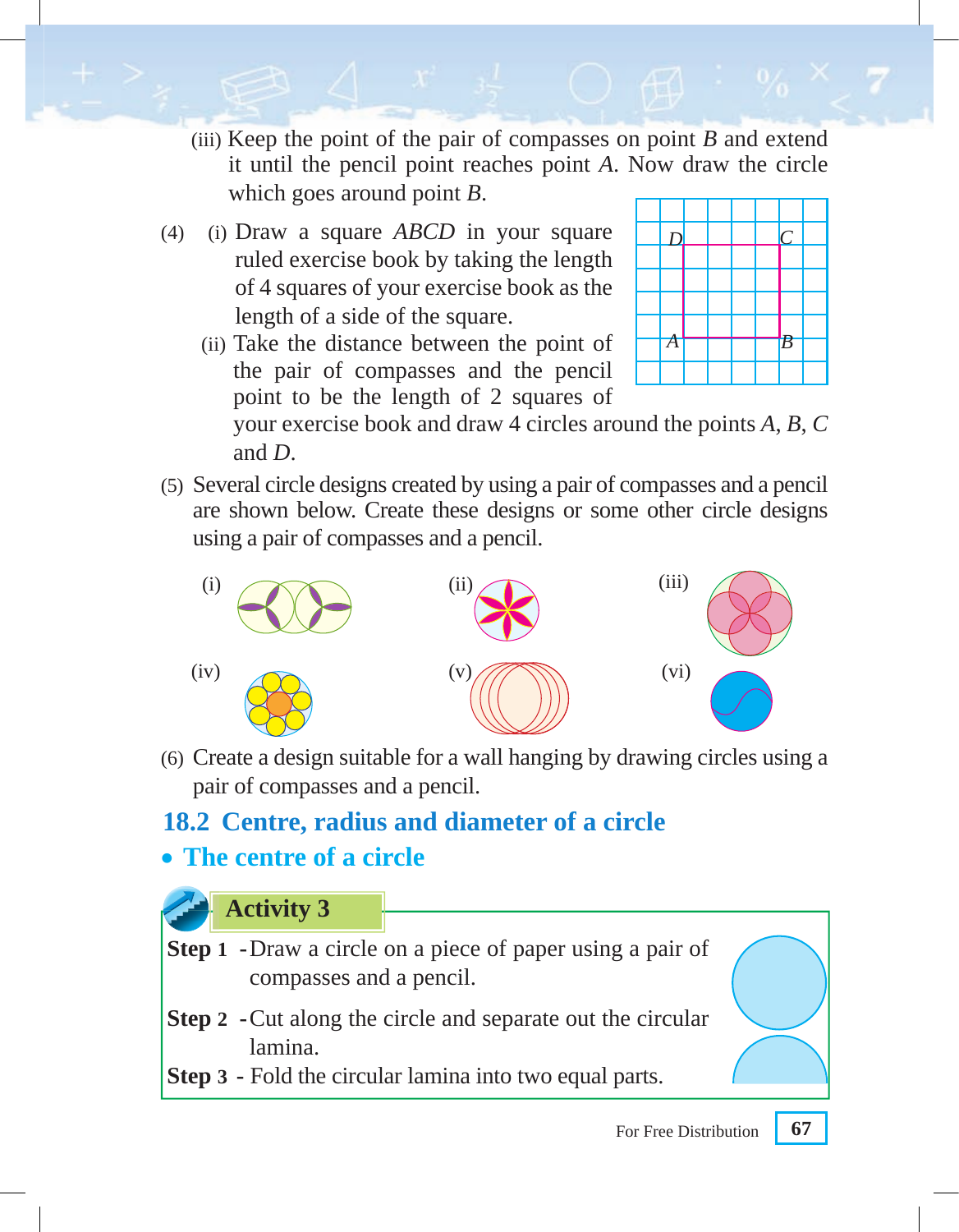- **Step 4 Open out the folded lamina and fold it again into two equal parts** along another line.
- **Step 5 -** Open out the folded lamina again and mark the fold lines in a dark colour using a ruler.

Observe how the two fold lines intersect each  $\bigwedge$  centre other. You will notice that the point of intersection of the fold lines and the point at which the point of the pair of compasses was kept while drawing the circle are the same. This point is called the **centre** of the circle.



radius

• **The radius of a circle**

**Activity 4**

- **Step 1 -** Draw a circle on a piece of paper using a pair of compasses and a pencil.
- **Step 2** Mark the centre of the circle as *O*.
- **Step 3** Mark several points on the circle and name them as *A*, *B*, *C* and *D*.
- **Step 4 -** Join each of these points to the centre.
- **Step 5 -** Using a ruler, measure the lengths of the straight line segments that were obtained in step 4.



You will notice that the lengths of these straight line segments are all equal to each other and identical to the distance between the points of the pair of compasses and the pencil that was used to draw the circle. Accordingly, the distance from the center of a circle to any point on the circle is the same constant value.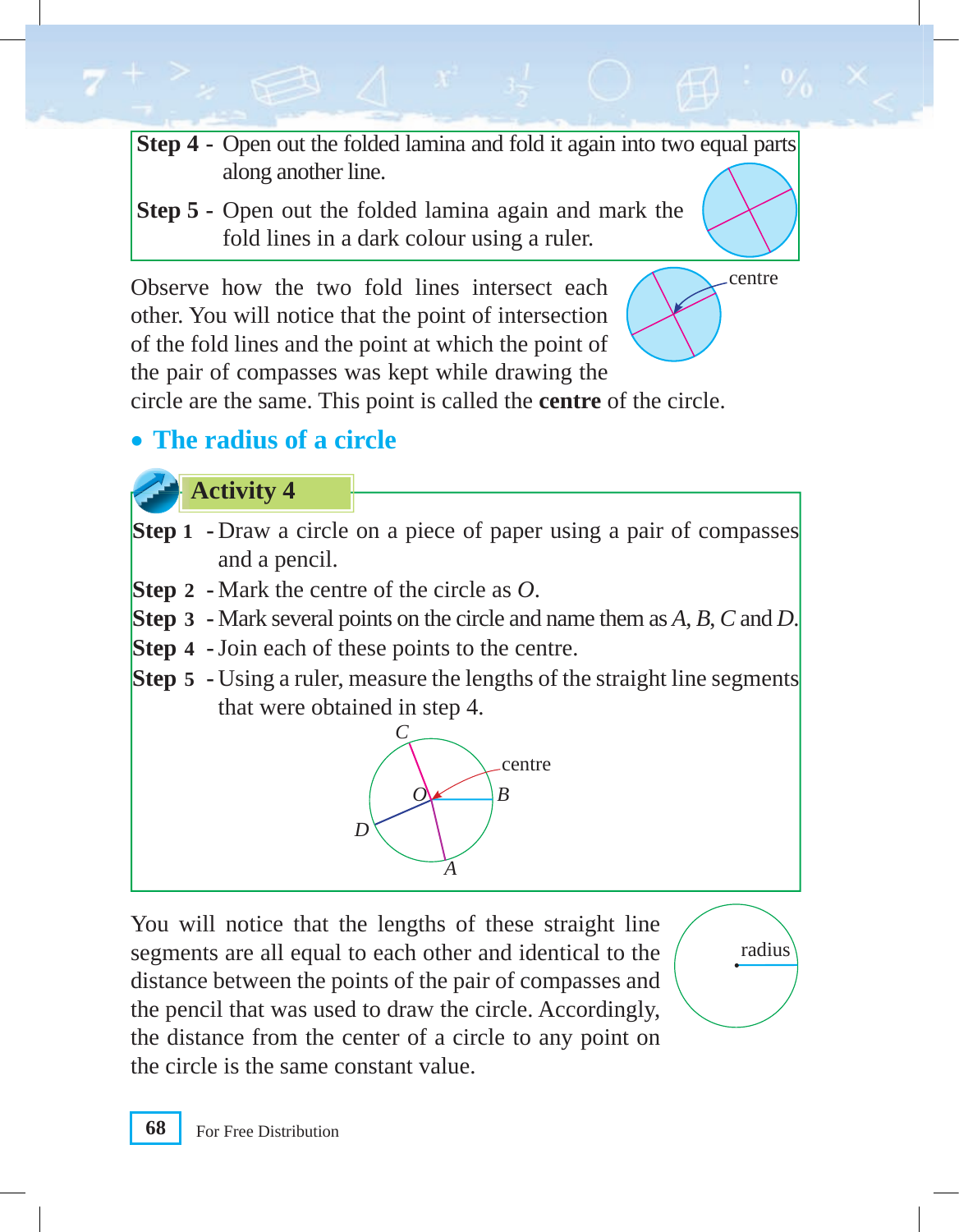The straight line segment joining the center of a circle to a point on the circle is called **a radius** of the circle. The term 'radius' is also used for the length of the radius.

#### • **The diameter of a circle**

#### **Activity 5**

- **Step 1 •** Draw a circle on a piece of paper using a pair of compasses and a pencil.
- **Step 2 -** Mark the centre of the circle as *O*.
- **Step 3 -** Draw a straight line segment through the point *O* using the ruler, and name the intersecting points of the straight line segment and the circle as *A* and *B*.
- **Step 4 -** Measure the length of the straight line segment *AB* using the ruler.
- **Step 5 -** Draw several such straight line segments by changing the position of the ruler. Observe that the lengths of all these straight line segments are equal.



A straight line segment joining two points on a circle, which passes through the centre of the circle, is called **a diameter** of the circle. The term 'diameter' is also used for the length of a diameter.



According to this figure, *AB* is a diameter and *OA* and *OB* are radii of the circle.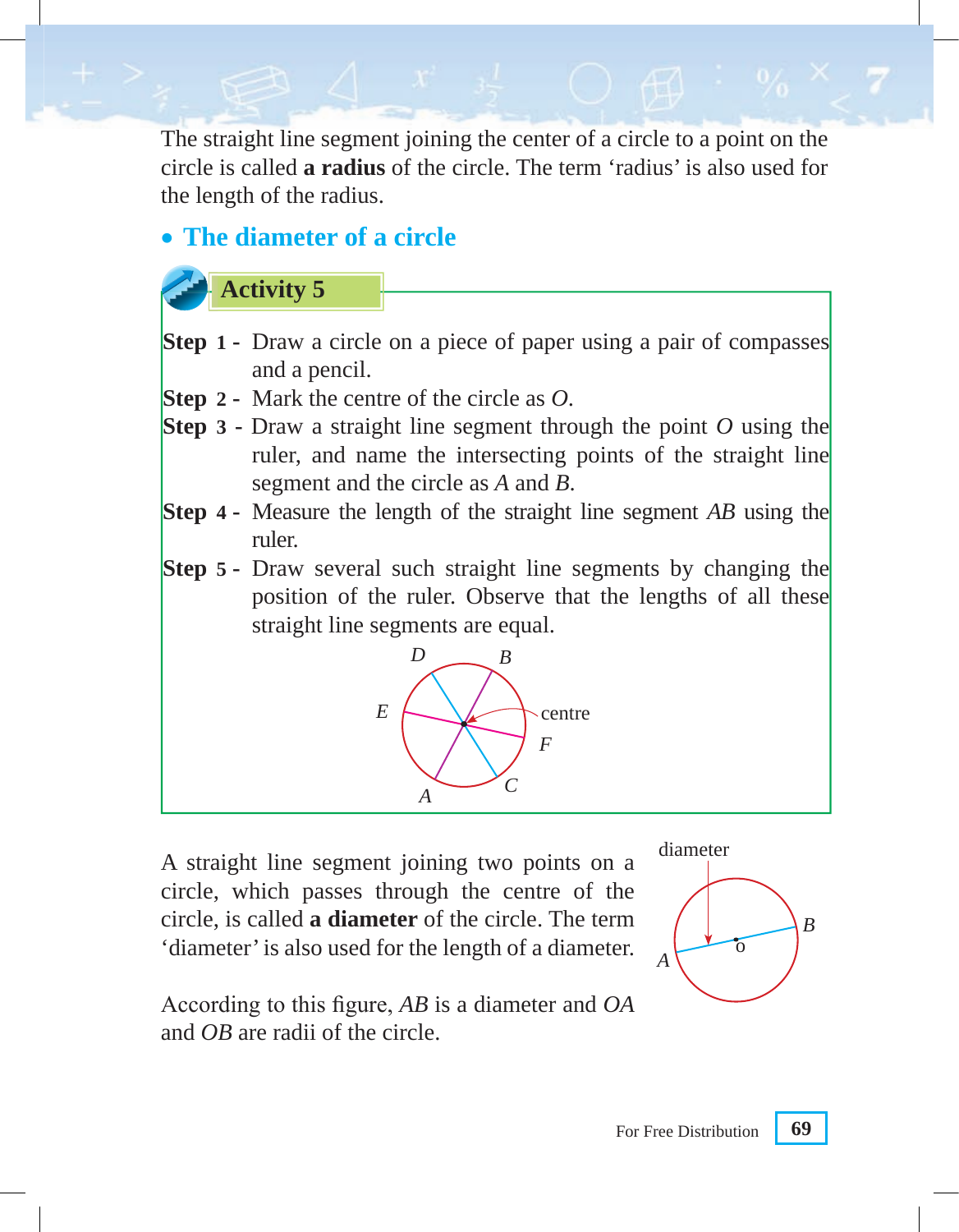$AB = OA + OB$ Further,  $OA = OB$  (radii of the circle)  $AB = OA + OA$ That is,  $AB = 2 OA$ 

The diameter of a circle is twice its radius.

#### **Exercise 18.2**

(1) Do the following for the circle shown in the figure.

- (i) Name the centre of the circle.
- (ii) Name the radii.
- (iii) Name a diameter.
- (2) (i) Draw a circle of radius 4 cm.



- (iii) Produce *XO* until it meets the circle again at *Y*.
- (iv) Write down the name used to define *XY*. Measure the length of *XY* and write it down.
- (3) Draw a straight line segment  $AB$  such that  $AB = 3$  cm. Draw two circles of radius 3 cm each, taking the points *A* and *B* as the two centres.
	- (i) Name the points of intersection of the two circles as *P* and *Q*.
	- (ii) Measure the lengths of *AP* and *BP.*
	- (iii) Join *PA* and produce it until it meets the circle with centre *A* again at *R*.
	- (iv) What name is used to define the straight line segment *PR*?
- (4) *B*, *C* and *D* are the centres of the circles shown in the figure. The radii of all three circles are equal. Here *AE* = 10 cm.
	- (i) Find the length of *AC.*
	- (ii) Find the radius of each circle.



*A*

*B*

*C*

*O*

*D*